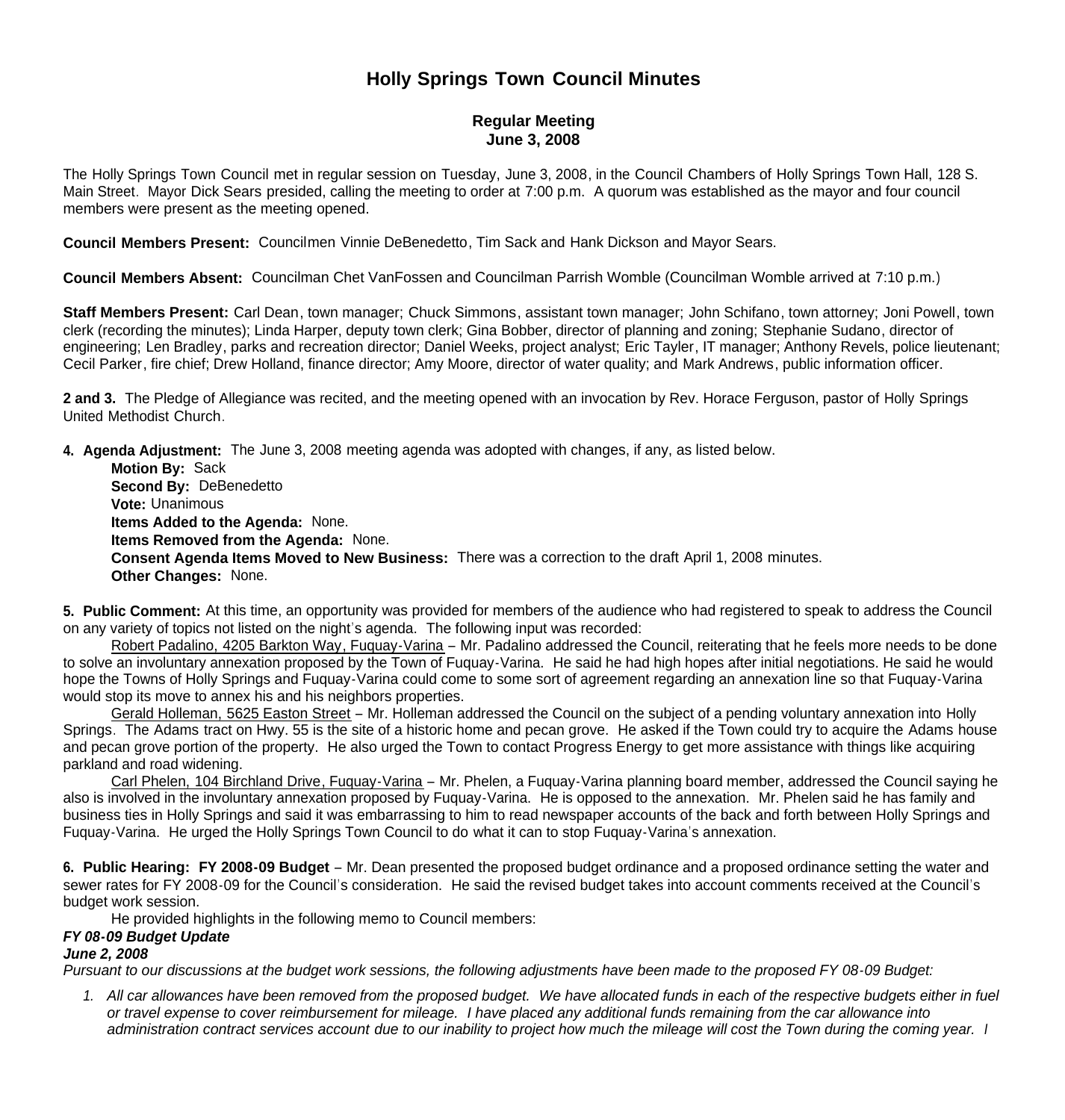will bring this to the Council for allocation should it be needed during the year. I am also suggesting prior to my recommendation of further *action that we have a three-month review process to determine how much mileage each of the effected department heads are utilizing during that time on a case-by-case basis. We will adhere to IRS guidelines for accounting purposes for mileage and will report in the fall with the results and my recommendations.*

- *2. I am recommending that the Town Clerk's position be at a grade 86, which is the beginning grade for all department heads. I feel Joni functions as a department head and her grade should be adjusted to show this. Also, the Council should schedule a time in the near future to complete evaluations on Joni and John and to receive feedback from the Council as to job performance.*
- *3. Increase in the overall general fund budget was \$28,500. General fund debt increased \$35,000 due to non-bank qualified financing interest rate, which changed from 3.79% to 4.34%. This was approved by the Council at the budget work session as part of the Harnett County Water Agreement. There was a slight increase in general government due to placing the funds listed in number 1 into my administration contract services account. (Chart 1). In the Utility Fund, financing for Bass Lake Outfall and Business Park Pump Station was lowered to reflect actual bids, which were below project budgets, and the elimination of the car allowance in engineering. Added \$500 to waste water administration salaries due to end of probationary period for supervisor. (Chart 2).*

*Also, Councilmember DeBenedetto had a couple of questions I wanted to address with this memorandum.*

A. *As it relates to utilizing fund balance for appropriations, we have previously explained why we have utilized this method for budgeting, and how the Town has benefited from this budget tool over the past several years. We utilize fund balance to cover capital and one-time costs. Should you wish to remove or reduce fund balance, all you need to do is reduce capital projects without impacting the operating budget. We have not had to use Fund Balance in the past based on this type of conservative budgeting for revenues. We can only budget property taxes based on what the County estimates for the coming year and collection percentages. We also budget Sales Tax Distributions based on prior years' collection, which is a conservative approach as well. Based on the previous six (6) years budgets, you can see we have always collected more than we budgeted for both of these accounts (Chart 3).*

*You have three options should you wish to eliminate fund balance appropriations.*

- *i. The first would be to increase the tax rate by 0.025 cents to 0.44 per hundred to cover the proposed budget, and eliminate the fund balance.*
- *ii. The second would be to eliminate individual capital expenditures, thereby effectively eliminating fund balance.*
- *iii. The third would be to project more revenue, which increases the potential to have shortfalls in revenues and require the use of fund balance.*

I still think the method we use is the best and most cost effective manner to provide you a conservative budget and appropriate use of *funds, which is in the best interest of our citizens.*

B. *Kimley-Horn has not billed the Town recently as it relates to Green Oaks Parkway Project and we have notified Wakefield that any additional costs will be assessed to them for this work. We also have not been notified of any penalties to date and when we do, we will let you know. We are still finalizing the agreement and once completed we will bring this to the Council for consideration.*

#### *-- End Memo text*

 Mr. Dean noted in his comments that car allowances had been eliminated from the budget, but he explained that funding is provided for mileage reimbursements. He said he would look at vehicle usage for about three months and then make recommendations for car allowances, depending on usage. He noted that the budget benefited from bids that came in less than anticipated for construction of the Bass Lake Outfall and Holly Springs Business Park pump station.

 He said the budget was based on an assumed 95% collection rate applied to a \$2.52 billion tax base with a revenue-neutral tax rate of .415. He noted that Holly Springs is one of only three towns in Wake County that established revenue-neutral tax rates.

 He noted that there would be a reduction in the solid waste collection rate of \$1.10 per month, which includes service with larger recycling containers. He said the town's garbage rates will be the second lowest rates in Wake County.

 Mr. Dean noted that the town's utility rates would increase by \$1 per month for water and \$1 for sewer. The rate increases, he said, are by design to pay for infrastructure improvements.

 He also noted that the budget funds 16 new positions, with an emphasis on public safety; a 4% cost of living increase for all positions; 3% of total salaries to fund the annual performance evaluation merit program; and a 6.5% increase in health benefits costs.

 Mr. Weeks then addressed the Council, providing highlights of budget accomplishments in FY 2007-08 and projects slated for FY 2008-09. That explanation completed, Mayor Sears opened the public hearing. The following comments were recorded:

Gerald Holleman, 5625 Easton Street – Mr. Holleman addressed the Council, with comments on the proposed budget. He said he didn't see any money in the budget for fund balance. He asked the Council to reduce the town's debt.

Van Crandal, 4813 Salem Ridge Road – Mr. Crandall addressed the Council saying that the budget is business as usual. If approved, the Town will be foreced to raise taxes next year. He said current build-out plans are not sustainable. He added that if the I-540 toll road is built (by the State), it will be financial red herring.

There being no further comments, the public hearing was closed.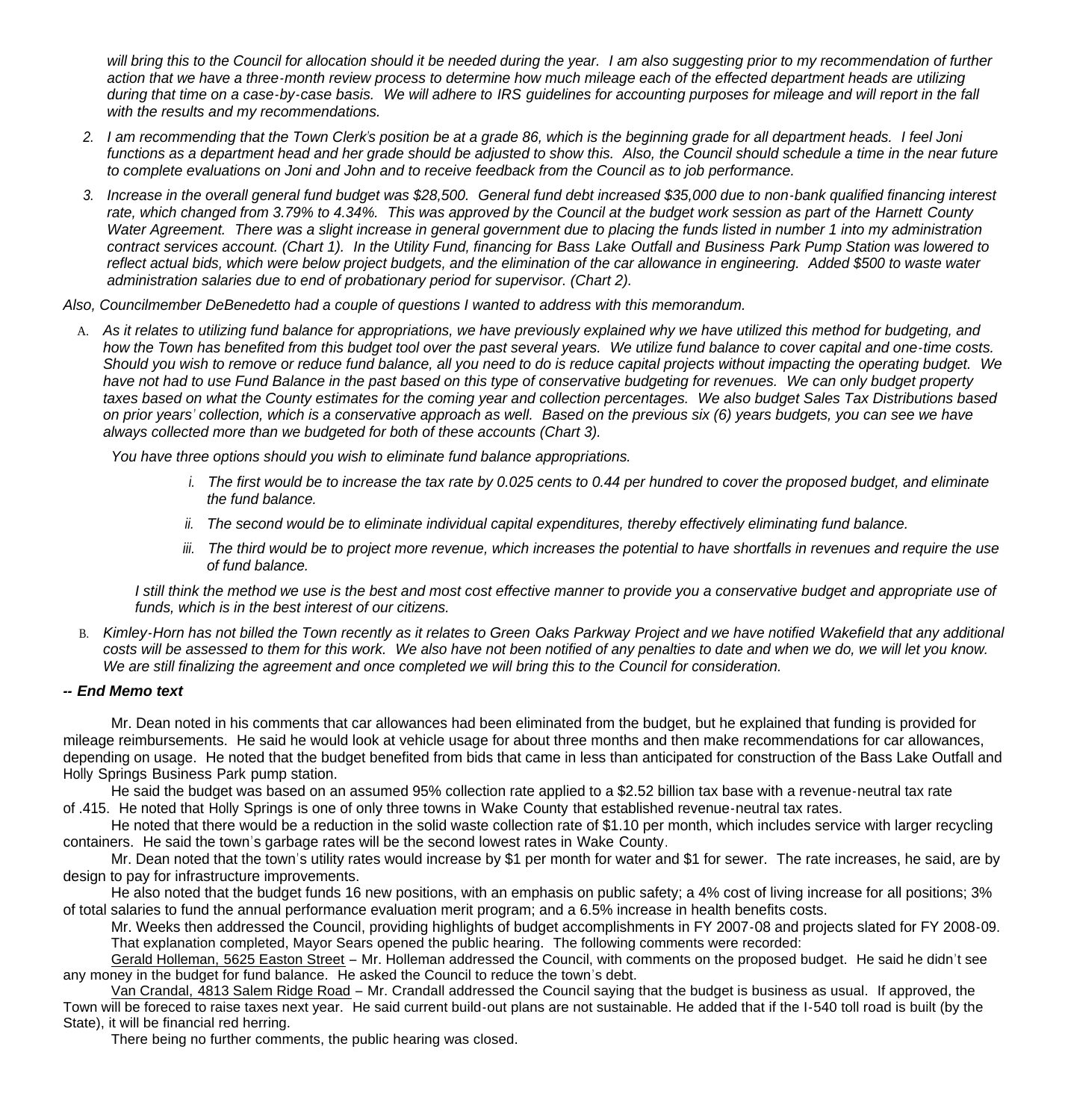Councilman DeBenedetto said he has an ongoing concern about the Town's level of debt and the fact that salary and wages accounts for 55% of the budget. He asked if employee resources were being managed efficiently. He said he does not feel comfortable with the town's taking funds from fund balance.

Councilman DeBenedetto then said he would like to see the town add a purchasing department in next year's budget.

Councilman Womble asked if progress could be made on the Hunt Community Center this year.

Mr. Dean explained that \$200,000 is included in the budget for planning, design and bid documents related to renovation of the Hunt Center. Further, he said, a spring bond referendum is planned that would include funding for the actual project. He added that there is money in the budget for retaining bond counsel and holding a bond referendum special election.

The bond referendum, Mr. Dean explained, would be for acquiring land for open space and parkland, construction of a community center, renovation of the hunt center and transportation projects. He added that if a tax increase would be needed to fund the bonds, this would be explained to voters before the referendum.

Councilman Womble asked that there be no delays in getting the Hunt Center renovations started and that budgeted facets of the project be scheduled quickly.

Councilman DeBenedetto asked about the Adams property. Mr. Dean said there are negotiations going on with the developer and results of those negotiations will be reported upon at the next meeting.

**Action #1:** The Council approved a motion to adopt Ordinance 08-07 enacting the FY 2008-09 operating budget, effective July 1, 2008. **Motion:** Sack

**Second:** Dickson

**Vote:** Unanimous

A c*opy of Ordinance 08-07 is incorporated into these minutes as addendum pages.*

**Action #2:** The Council approved a motion to adopt Ordinance 08-08 setting the water and sewer rates for the fiscal year beginning July 1,

2008.

**Motion:** Sack **Second:** Womble **Vote:** Unanimous A c*opy of Ordinance 08-08 is incorporated into these minutes as addendum pages.*

**7. Consent Agenda:** The Council approved all items on the Consent Agenda following a motion by Councilman Sack, a second by Councilman Dickson and a unanimous vote. The following actions were affected:

7a. Minutes - The Council approved minutes (as corrected) of the Council's regular meeting held on April 1, 2008.

7b. Resolution 08-29 – The Council adopted Resolution 08-29 directing the town clerk to investigate the sufficiency of annexation petition A08- 05, Adams, Coley, Lorenzen and Vaughan properties, and setting a public hearing for Tuesday, June 17, 2008. A c*opy of Resolution 08-29 is incorporated into these minutes as an addendum page.*

 7c. Budget Amendment, \$18,000 – The Council adopted an amendment to the FY 2007-08 budget in the amount of \$18,000 for credit card billing fees. A c*opy of the budget amendment is incorporated into these minutes as an addendum page.*

7d. Budget Amendments, \$10,050 - The Council adopted amendments to the FY 2007-08 budget in the amount of \$10,050 to allocate a federal grant for furniture and fixtures at the Cultural Center. *Copies of the budget amendments are incorporated into these minutes as addendum pages.*

 7e. Budget Amendment, \$5,615 – The Council adopted an amendment to the FY 2007-08 budget in the amount of \$5,615 to receive insurance proceeds to cover costs associated with the repair of police vehicles. *A copy of the budget amendment is incorporated into these minutes as an addendum page.*

 7f. Budget Amendment, \$58,000 – The Council adopted an amendment to the FY 2007-08 budget in the amount of \$58,000 to recover costs associated with water tower maintenance. *A copy of the budget amendment is incorporated into these minutes as an addendum page.*

 7g. Budget Amendment, \$5,000 – The Council adopted an amendment to the FY 2007-08 budget in the amount of \$5,000 to recover costs of materials in the wastewater treatment plant lab. *A copy of the budget amendment is incorporated into these minutes as an addendum page.*

7h. Sale of 127 N. Main Street Property – The Council approved final action for the sale of property located at 127 North Main Street.

 7i. Green Oaks Parkway – The Council awarded the contract for head-cut repair along Green Oaks Parkway to Shamrock Environmental Corporation in the contract amount of \$45,553; plus project contingency of \$5,000; plus an additional \$7,500 for additional work, per the director of engineering prior to the Council meeting. *A copy of the Shamrock Environmental Corporation contract is incorporated into these minutes as addendum pages.*

 7j. Specialty Street Name and Traffic Control Signs & Posts Policy Statement P-011.2 – The Council adopted Policy Statement P-011.2, an amended version of the Town's specialty street name and traffic control signs and posts policy statement. *A copy of P-11.2, Specialty Street Name and Traffic Control Signs and Posts Policy Statement, is incorporated into these minutes as addendum pages.*

**8a. Harnett County Water Capacity Purchase Contract** – Mr. Schifano explained that for the past several months, staff has been working with Harnett County regarding the terms of sale of an additional eight million gallons of water per day (8 mgd) capacity in the Harnett County Water Treatment plant in Lillington to bring the Town's full capacity (upon completion of the plant expansion in 18 months) to 10 mgd. The subject contract, he said, is in final form (minor revisions notwithstanding) and requires town council approval. The general terms are as follows: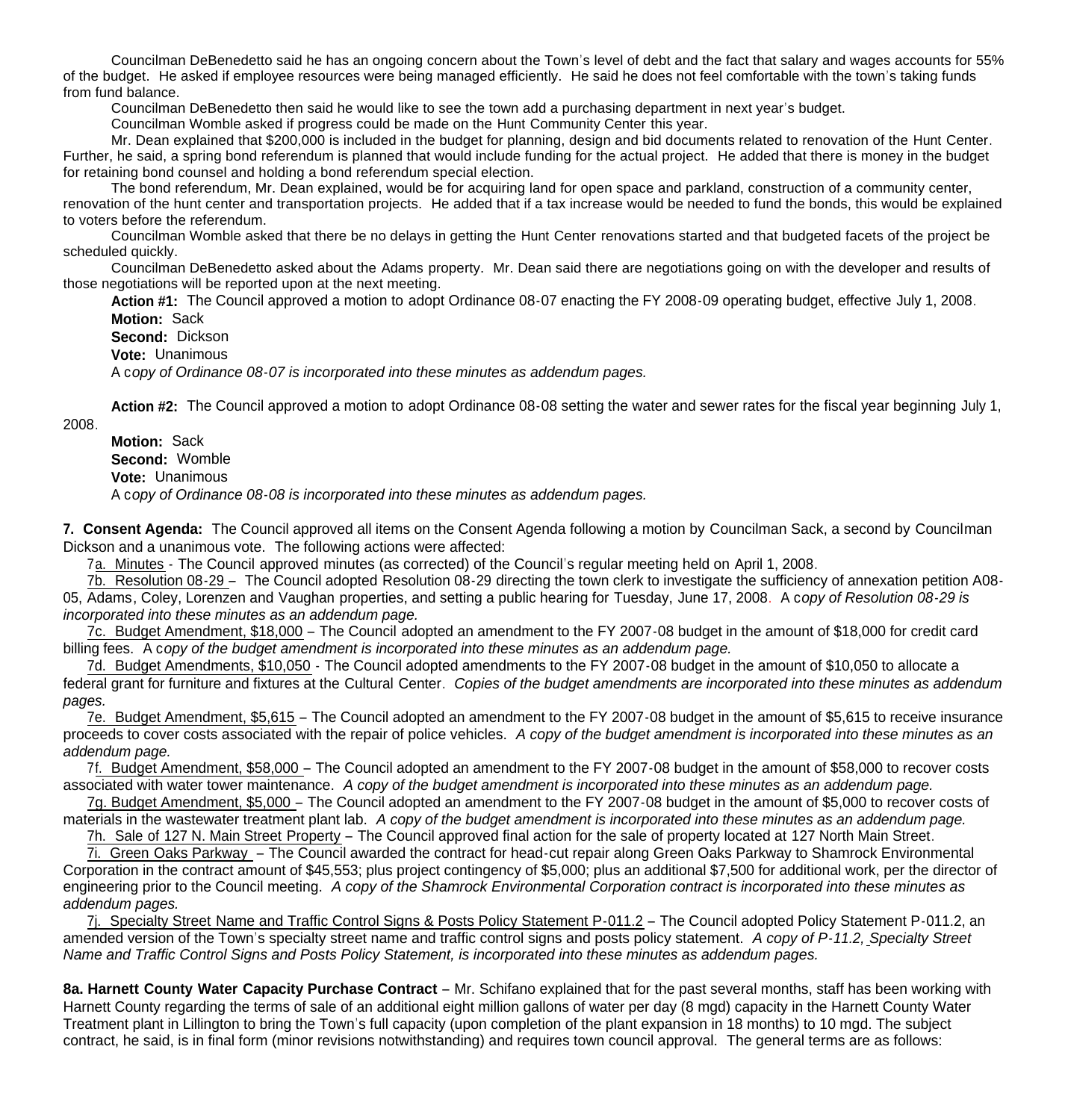- 1) 8 mgd capacity would be purchased for \$14,000,000 (14 million dollars) plus administrative and technical expenses totaling an additional \$869,000;
- 2) payments would be provided to Harnett as payments become due to the contractor;
- 3) the Town would receive the full allocation of 8 mgd at the initial phase of the expansion; however, additional improvements to the pumping facilities would be needed in order for the Town to receive amounts in excess of 4.5 mgd; and
- 4) the Town would own "capacity" in the plant, meaning a right to receive the water at the county's bulk rate as established by its budget and sold to its customers; however, the Town would not acquire a real property interest in the plant.

 **Action:** The Council approved a motion to enter a contract with Harnett County in the amount of \$14,869,000 to purchase an additional 8 million gallons per day capacity in Harnett County's new water treatment plant.

 **Motion By:** Sack **Second By:** Dickson **Vote:** Unanimous.

 *A* c*opy of the Harnett County water capacity purchase contract is incorporated into these minutes as addendum pages.*

**8b. Fuquay-Varina Annexation Agreement –** Mr. Dean said that progress had been made as of last week on a modified annexation agreement between Holly Springs and Fuquay-Varina. Mr. Dean said he had met with the town manager of Fuquay-Varina a number of times in the last several days, and it appeared that it would be possible to devise a mutually-beneficial and mutually-agreeable annexation boundary line between the two communities.

 Reports are, however, that the Fuquay-Varina Board of Commissioners nixed the idea of an adjusted line and a proposal for the Town of Fuquay-Varina to purchase water from Holly Springs.

 The latest position of the Town of Fuquay-Varina, Mr. Dean reported, is that the existing line remain in place and if the Town of Holly Springs does not agree, then the Town of Fuquay-Varina will proceed with its involuntary annexation of more than 1,000 acres of property on its side of the line.

 Mr. Dean said he would recommend that the Holly Springs Town Council hold firm and if that is what Fuquay-Varina wants to do, then so be it. The existing annexation agreement will expire next year, and Mr. Dean said he would be inclined to advise the Council to allow the line to disappear.

 He added that Fuquay-Varina would likely proceed with its involuntary annexation, but all of the property included in that annexation lies on the Fuquay-Varina side of the existing line. He noted that Fuquay-Varina officials may very well continue to say that they are annexing the property because Holly Springs will not agree to continue the existing line, but the existing line needs slight modifications in order to make sense, given the town's infrastructure extension capabilities.

 Mr. Dean said he had hoped that Fuquay-Varina officials would have agreed to the modification he and Mr. Andy Hedrick (Fuquay-Varina Town Manager) had devised.

 In discussion, Council directed that the town managers continue negotiations, leaving the water sales issue as a separate issue, if necessary.

 Mr. Dean said once final adjustments are made, the proposed annexation boundary line would be presented to both Town Councils. Following, a public hearing would need to be held in both communities before the new agreement is executed.

 He said it is anticipated that the final version of the line would be presented on Tuesday evening, June 17. It also is anticipated that if Fuquay-Varina and Holly Springs officials renew their annexation agreement, then the forced annexation initiated by Fuquay-Varina in the James Slaughter Road area would be dropped.

**Action:** The Council approved a motion to set a public hearing for June 17, 2008 to accept public input on a proposed modified annexation agreement between Fuquay-Varina and Holly Springs.

**Motion By:** Sack **Second By:** Womble **Vote:** Unanimous.

**9. Other Business:** Councilman Sack reported that the pavement on Thomas Mill Road had been in bad condition. He said he called Public Works, and it was fixed that same day. He complimented the department for good work.

Councilman DeBenedetto reported on a recent Triangle J Council of Governments meeting and noted that one issue all municipalities are facing is an aging population that is growing. Then, Councilman DeBenedetto claimed that the town's Web site information about the Holly Springs Cemetery had not been updated since 2002. It was explained to Councilman DeBenedetto that the Web site to which he referred was a privately-run site by a genealogy enthusiast and not the town organization. Town records, the town clerk explained, are up to date and accurate, with deeds provided for each cemetery lot that is sold.

### **10. Manager's Report:** None.

**11. Closed Session:** The Council approved a motion to enter into Closed Session, pursuant to G.S. 143-318.11(a)(3) to discuss authorizing settlement amounts for land acquisition.